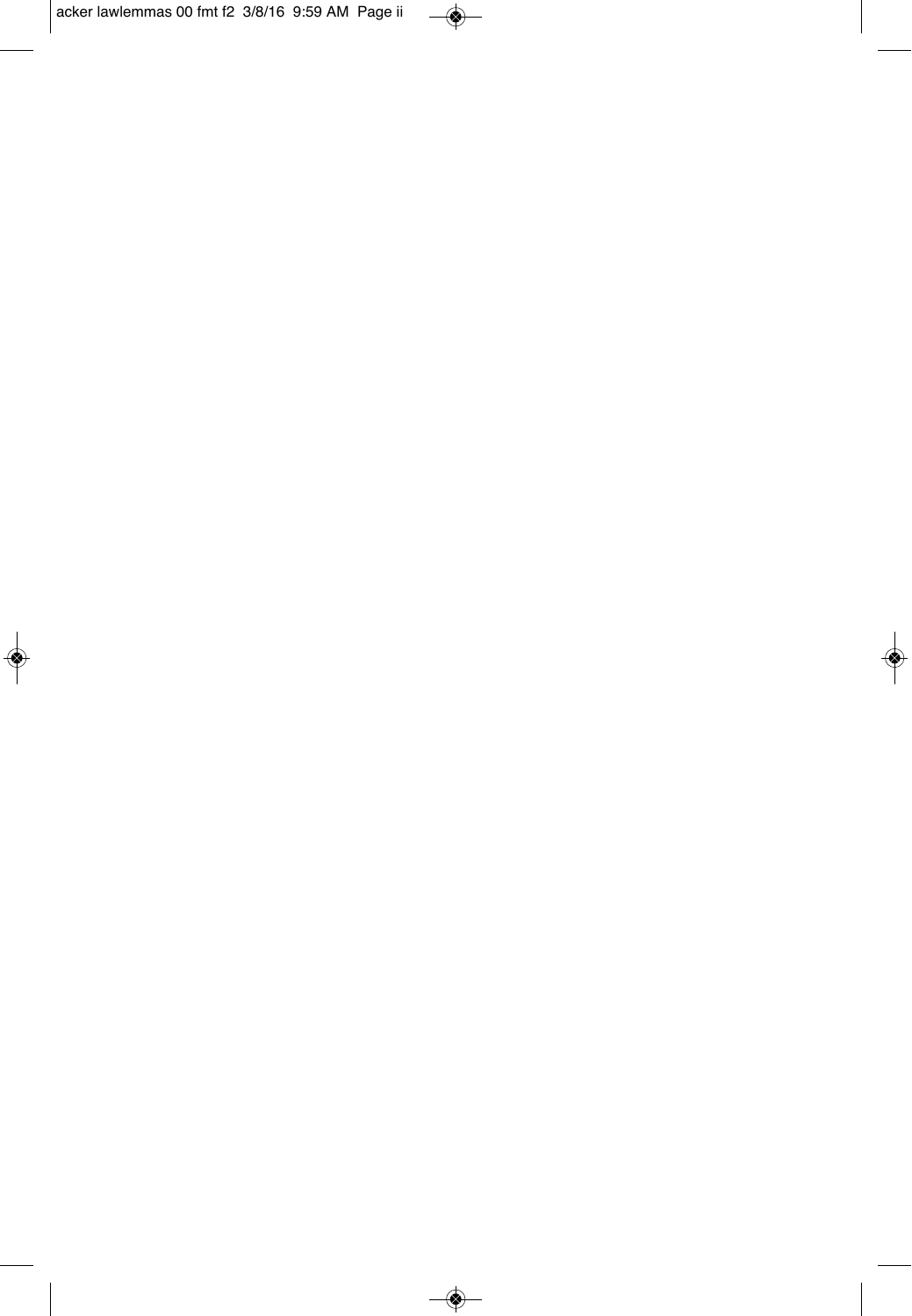Lawlemmas

*In Search of Principled Choices in Law, Justice, and Life*

James R. Acker

Illustrated by Anna L. Acker



Carolina Academic Press Durham, North Carolina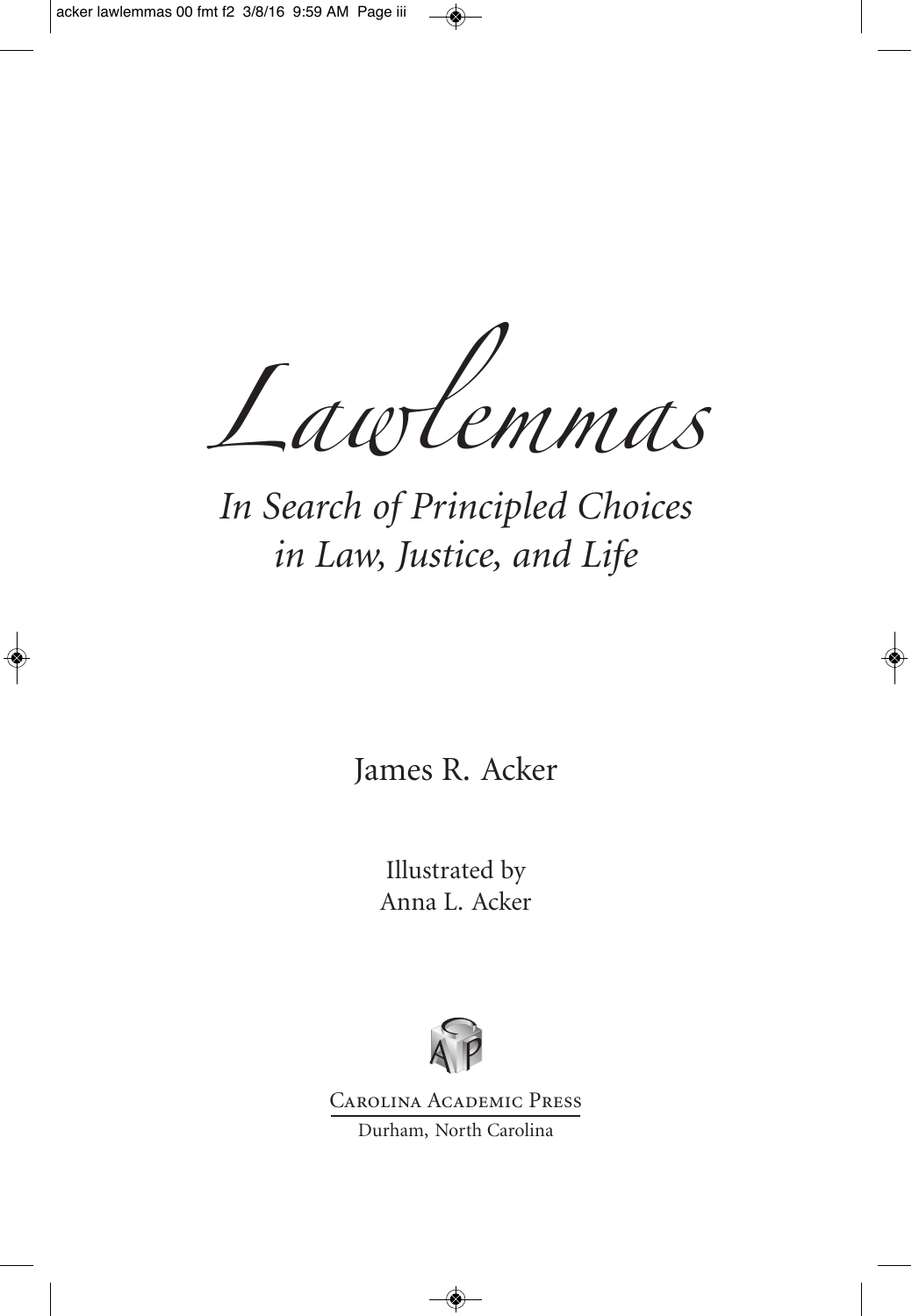Copyright © 2016 James R. Acker All Rights Reserved

Library of Congress Cataloging-in-Publication Data

Names: Acker, James R., 1951- author.

Title: Lawlemmas : in search of principled choices in law, justice, and life / James R. Acker.

Description: Durham, North Carolina : Carolina Academic Press, 2016. | Includes bibliographical references and index.

Identifiers: LCCN 2015050804 | ISBN 9781611637311 (alk. paper)

Subjects: LCSH: Law--Social aspects--United States.

Classification: LCC KF379 .A28 2016 | DDC 340/.115--dc23

LC record available at http://lccn.loc.gov/2015050804

Carolina Academic Press, LLC 700 Kent Street Durham, North Carolina 27701 Telephone (919) 489-7486 Fax (919) 493-5668 www.cap-press.com

Printed in the United States of America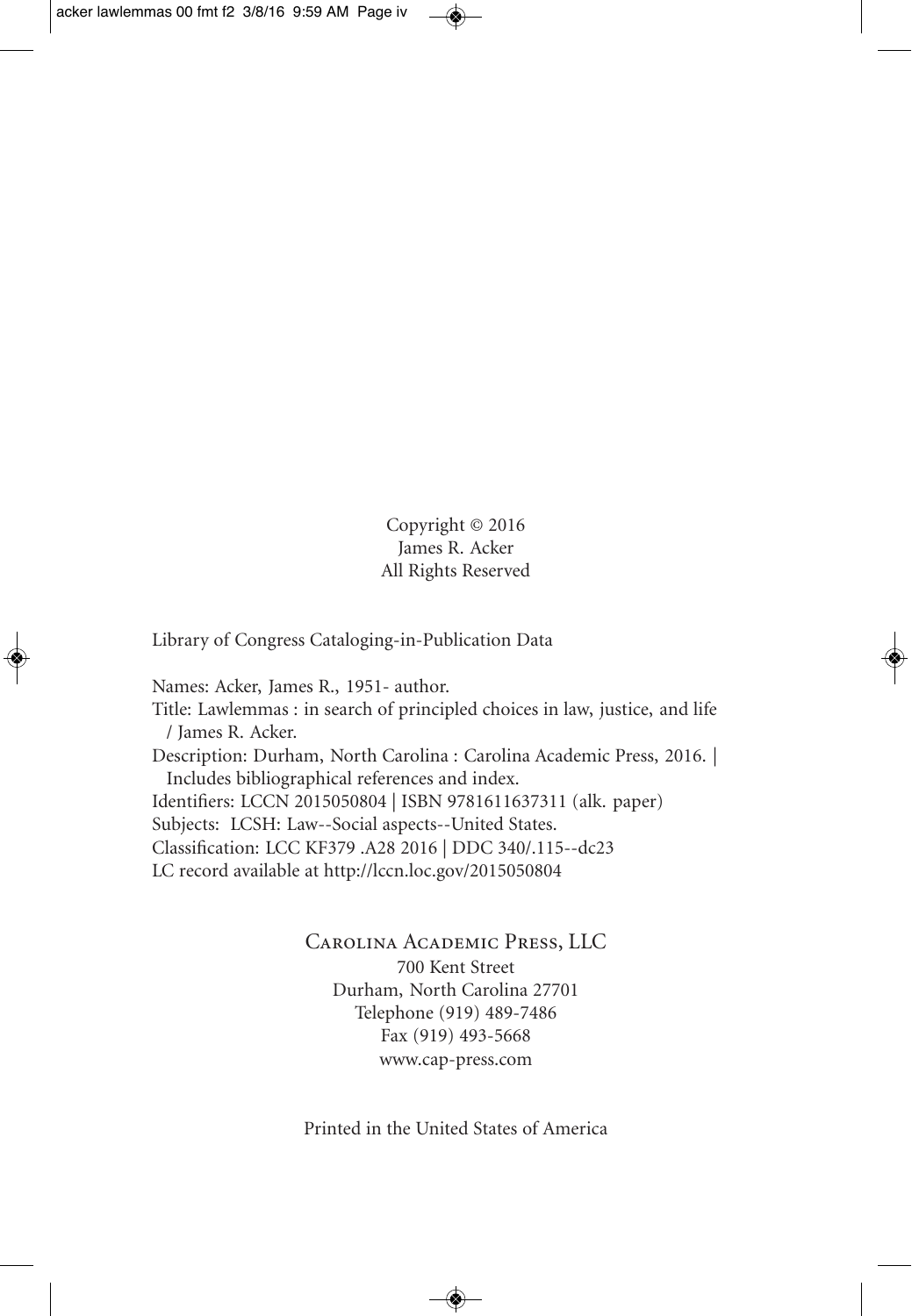To three generations of my dear family—Jenny, Elizabeth, Anna, Ethan, Andy, Zoe—and to generation upon generation of students, past, present, and future, and the elusive, never-ending, but essential quest for justice. Together we can get there.

## —JRA

For Dad, Mom, Liz, and Ethan; with love and gratitude.

—ALA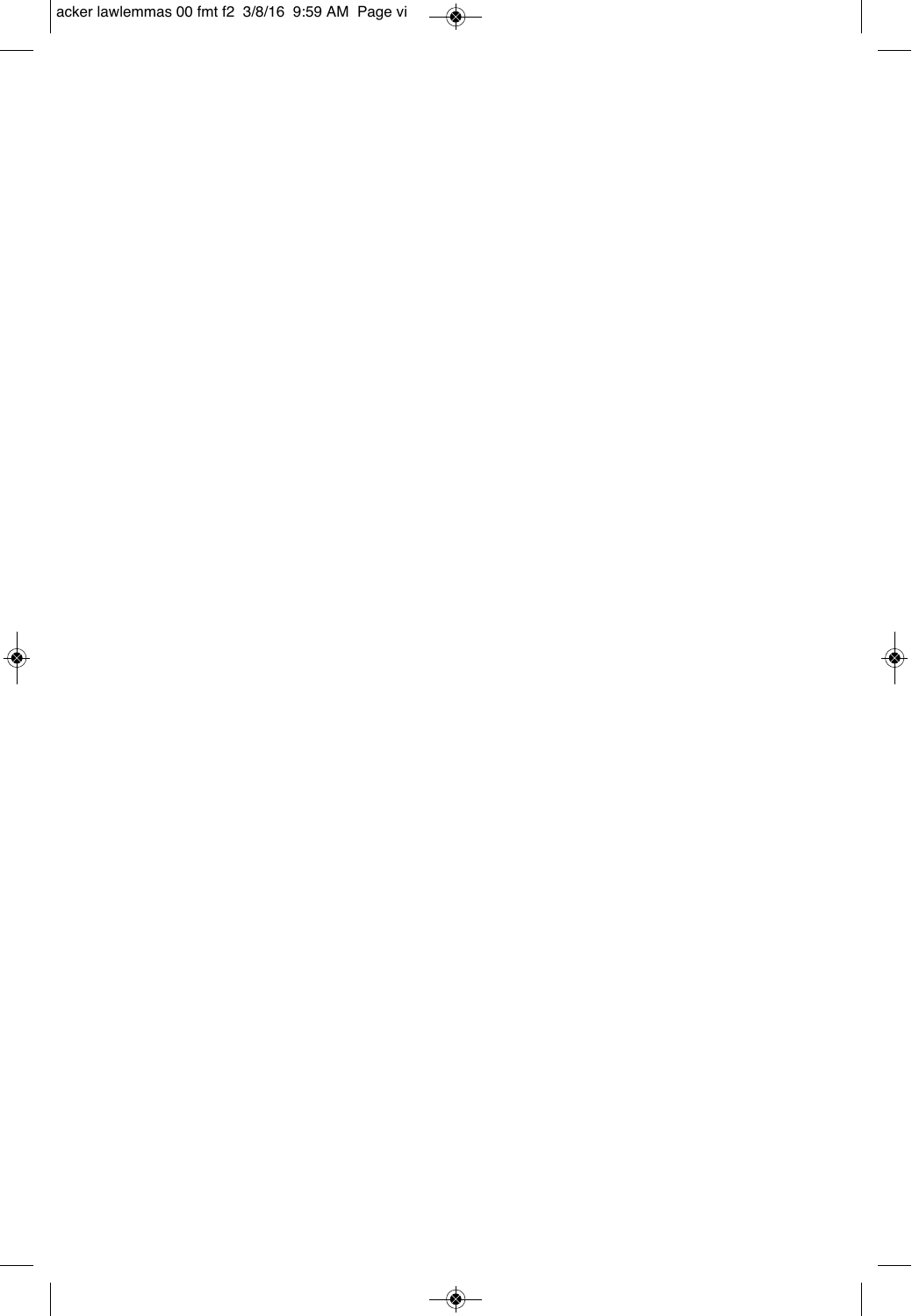Contents

| Acknowledgments                                            | ix             |
|------------------------------------------------------------|----------------|
| Introduction                                               | $\mathfrak{Z}$ |
| Chapter $1 \cdot$ The Goldfish Bowl                        | 9              |
| Chapter 2 · Confrontational Tactics                        | 23             |
| Chapter $3 \cdot$ The Nullifier                            | 51             |
| Chapter $4 \cdot$ Punishment                               | 79             |
| Chapter $5 \cdot$ Crazy Like a Fox                         | 97             |
| Chapter $6 \cdot$ Cause and Effect                         | 123            |
| Chapter 7 · Justice in Black and White, and Shades of Gray | 143            |
| Chapter $8 \cdot$ The Death Penalty                        | 165            |
| Chapter 9 · On Guilt and Innocence in Fact and Law         | 183            |
| Chapter 10 · A Little Privacy, Please?                     | 201            |
| Chapter $11$ · Flights of Fancy and the Freedom of Speech  | 223            |
| Chapter $12 \cdot$ The Truth, the Whole Truth?             | 241            |
| Chapter $13 \cdot$ Last Call                               | 263            |
| Chapter 14 · Pleas, Deeds, and Special Needs               | 281            |
| Chapter $15 \cdot$ Commencement                            | 297            |